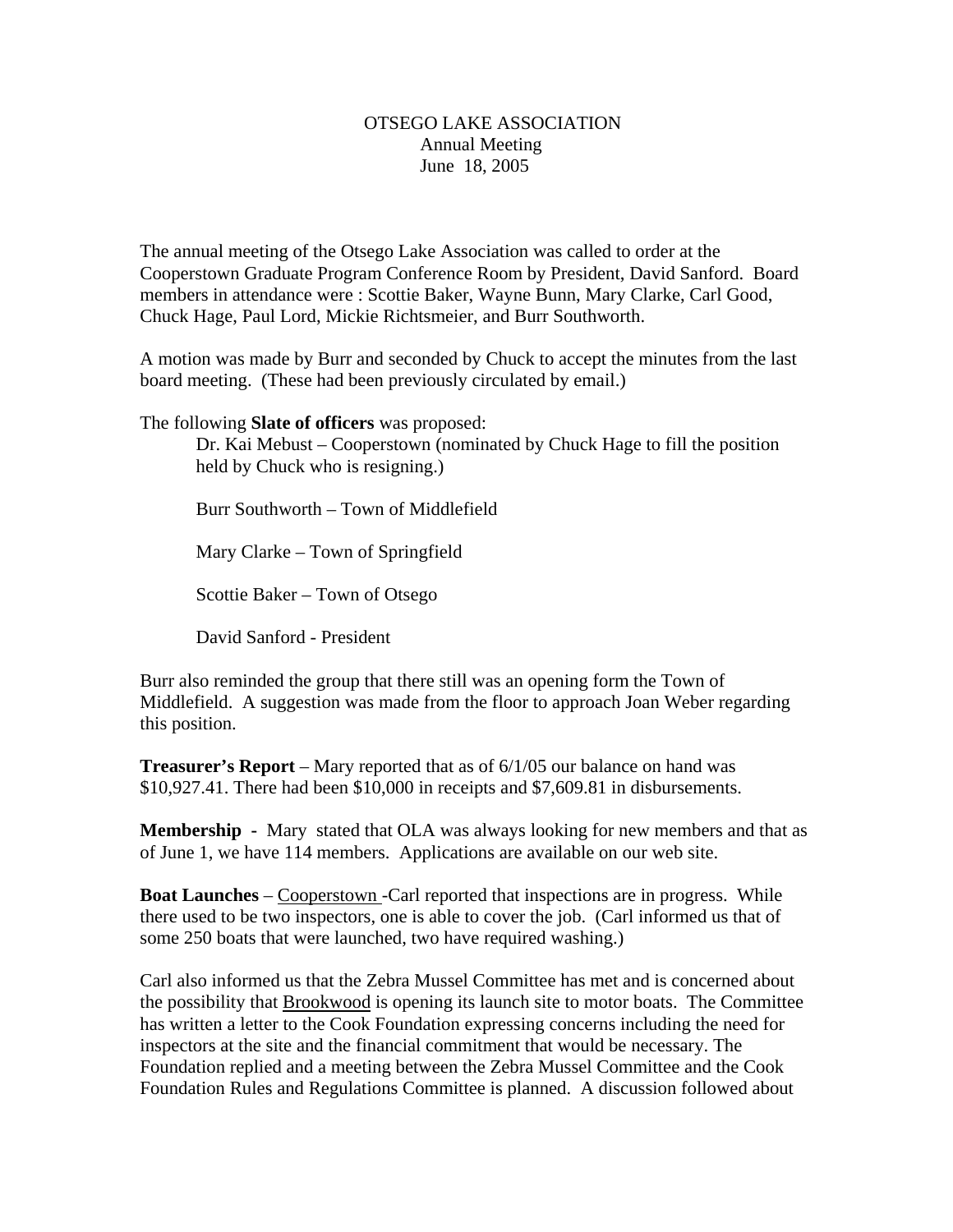the political and legislative implications, issues regarding convenient access, the fact that other landowners have been approached by Seward's staff, and an alternative solution involving a boat livery.

Springfield - Mary reported that the launch is restricted to Springfield residents. There is a sticker system in place. This is quite casual but since there is no parking available, seems to be working.

**No Wake Zone** Paul reported that all old buoys (and some new ones) will be in place. The spar buoys have helped to facilitate this process. Paul also reported that Cobbleskill is raising Walleyes for stocking the lake. He also announced that Professor Tom Horvath is looking for the larva form of the zebra mussel and is concentrating his efforts at the boat launches. He also is available to inspect the bricks that members attached to their piers last summer. Paul also reported that the Aerial Survey funded by OLA had a few glitches getting started, but that some good pictures had been taken and now specific areas are going to be studied

**Web Site** David complimented the excellent web site. Burr replied that he plans to publish minutes on the web site as well and reminded us that membership applications and merchandise are also available on line. A suggestion was made from the floor that we put an ad in the Pennysaver to get people to our website.

**Merchandise** - Caps, T shirts, and denim shirts have been very successful in bringing in money. These will also be on sale at the Lake Festival. Scottie also informed us that Paula of the Glimmerglass Queen will be selling our shirts on board. We are also selling Lake Scaping for Wildlife for a discount along with a free CD with a plant list appropriate to the Northeast.

## **NEW BUSINESS**

**Otsego Lake Festival** –July 9, 2005 – Scottie detailed the history of the inception of this event and articulated the hope that it would attract a larger attendance than the lake forums currently do. It is sponsored by all the lake associations and will be a big, important (hopefully annual) event. We donated \$500 along with other lake organizations. A thank you note for OLA's donation. from Theresa Winchester of the Lake Festival Committee was read**.** Scottie has been attending regular planning meetings and a lot of work has gone into preparing for the Festival. There will be educational activities, good food, and entertainment. One special event will be an antique boat parade. Members were urged to help by: 1)signing up to man our booth ( Mickie is coordinating this. A sign up sheet was passed around.) 2) buying commemorative posters and/or 3) taking advertising posters to hang in the community.

 **A Buffer Strip Display** will be underwritten by OLA This will be planted at the foot of Pioneer St. for display at the Festival and will be a permanent area which will display lake friendly plants which buffer run-off. Landscaping work will be done by Melinda's greenhouse in Richfield Springs.